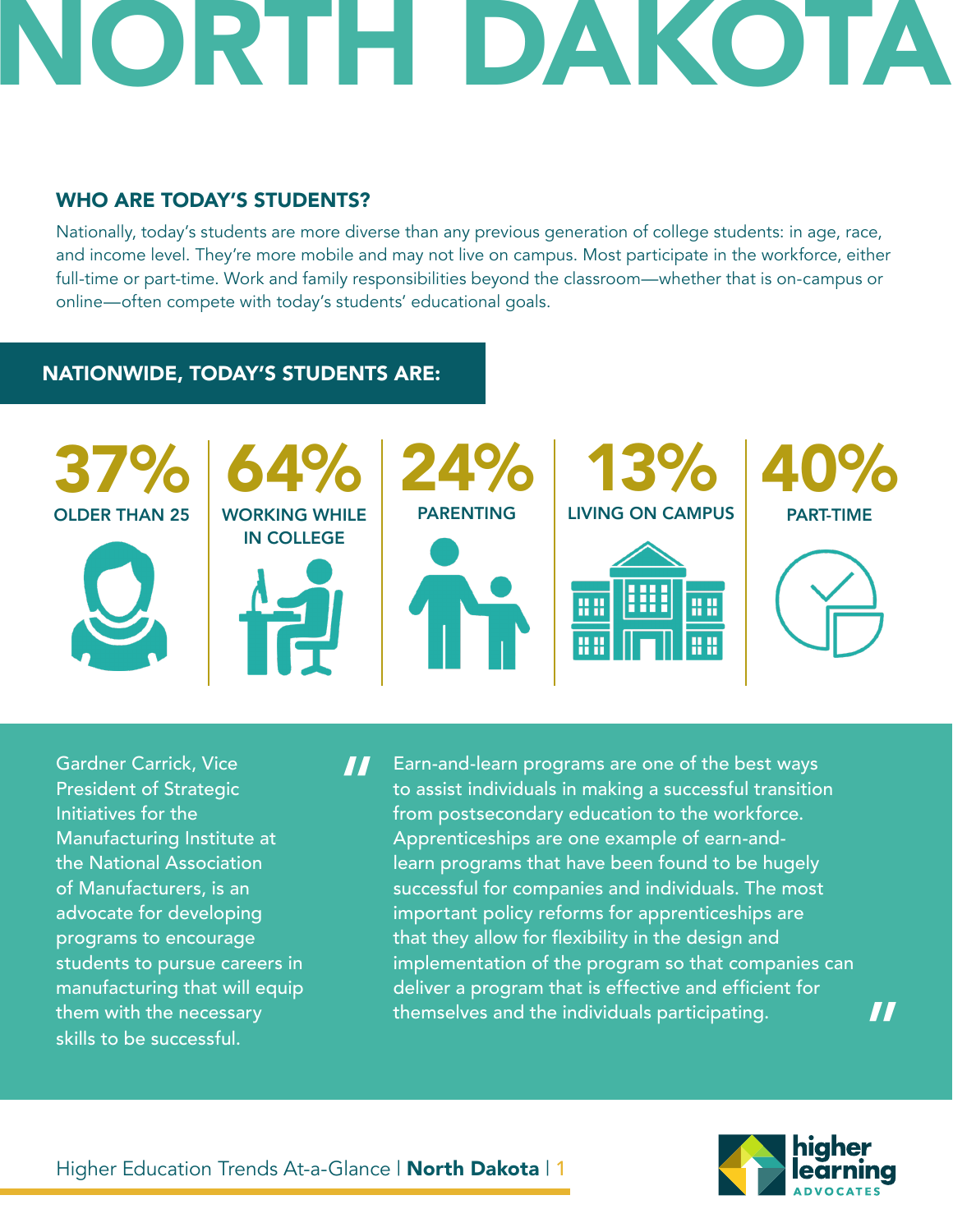### SNAPSHOT: How do North Dakota's numbers stack up?

To better understand how North Dakota compares to the national higher education landscape, look to the data below detailing trends in enrollment, federal student aid, tuition and fees, earnings, and attainment comparing national and state level data.



#### FEDERAL STUDENT AID *Source: Federal Student Aid Data Center. Direct Loan Program. AY 2016-2017 Quarter 4, Award Year Summary. https://studentaid.ed.gov/sa/about/datacenter/student/title-iv Source: Federal Student Aid Data Center. Grant Volume. AY 2016-2017 Quarter 4, Award Summary. https://studentaid.ed.gov/sa/about/data-center/ student/title-iv Source: Federal Student Aid Data Center. Campus-Based Program. AY 2016-2017. https://studentaid. ed.gov/sa/about/data-center/student/title-iv* 31.4% of North Dakota's college **12.4% 24.1%** students and their families take out federal student loans.<sup>1</sup> compared to 66% 70% North Dakota Federal Student Aid Portfolio **Direct Loan Unsubsidized Undergraduate** Direct Loan Subsidized About nationwide. 2 Direct Loan Unsubsidized Graduate Parent PLUS Grad PLUS Pell Grant Federal Supplemental Education Opportunity Grant (FSEOG) Federal Work Study **Perkins Loan**  $0.4%$ 3.1% 4.1% 18.2% *1 Includes Direct Subsidized Loan, Direct Unsubsidized Loans, Parent PLUS, Grad PLUS, and*  4.9% 1.5% 12.4%

### Higher Education Trends At-a-Glance | North Dakota | 2

*Perkins Loan.* 

*2 https://www.cnbc.com/2017/07/03/this-is-the-agemost-americans-pay-off-their-student-loans.html*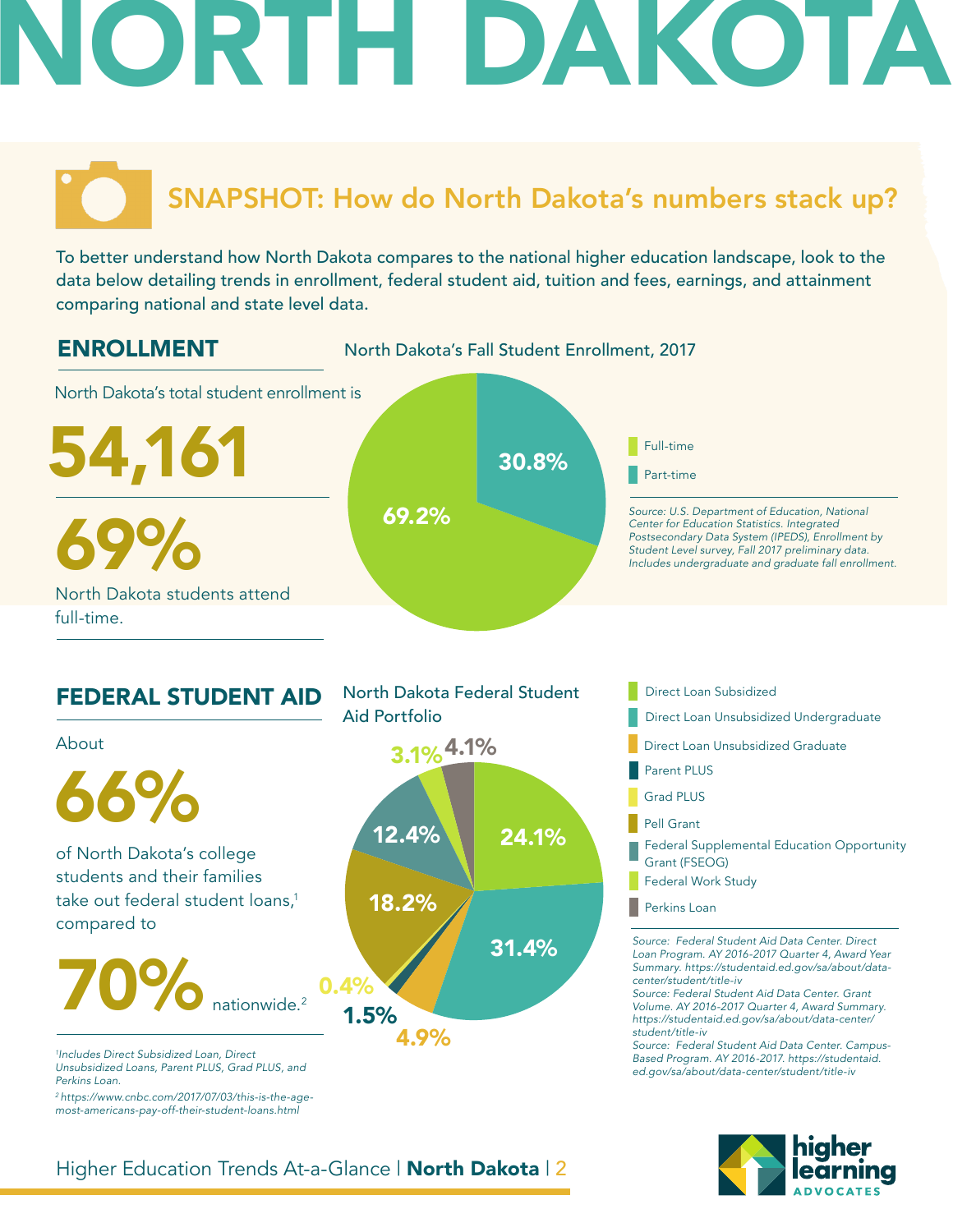SNAPSHOT: How do North Dakota's numbers stack up?

### TUITION & FEES

North Dakota's institutions of higher education tuition & fees are below the national average at public four-year institutions.

*Source: College Board. Trends in College Pricing 2018. Figure 5 and 6. https://trends.collegeboard. org/college-pricing*

*Source: College Board. Average Tuition and Fees and Room and Board in Current Dollars, 2017-18 and 2018-19.*

*https://trends.collegeboard.org/college-pricing/* figures-tables/average-published-undergraduate*charges-sector-2018-19*

### ATTAINMENT

In 2016-2017, above-average rates of North Dakota students obtained bachelor's degrees compared to the rest of the nation.

#### Average Tuition & Fees | 2018-2019



#### Percentage of Degrees & Certificates Awarded | 2016-2017





*Source: U.S. Department of Education, National Center for Education Statistics. Integrated Postsecondary Education Data System (IPEDS), Completions Survey by Gender, 2016-2017 academic year. Source: Ginder, S.A., Kelly-Reid, J.E., and Mann, F.B. (2018). Postsecondary Institutions and Cost of Attendance in 2017– 18; Degrees and Other Awards Conferred, 2016–17; and 12-Month Enrollment, 2016–17: First Look (Provisional Data) (NCES 2018-060rev). U.S. Department of Education. Washington, DC: National Center for Education Statistics. Retrieved November 2018 from https://nces.ed.gov/pubs2018/2018060REV.pdf* Note: Certificates only include less than one year and at *least one year but less than 4 years.*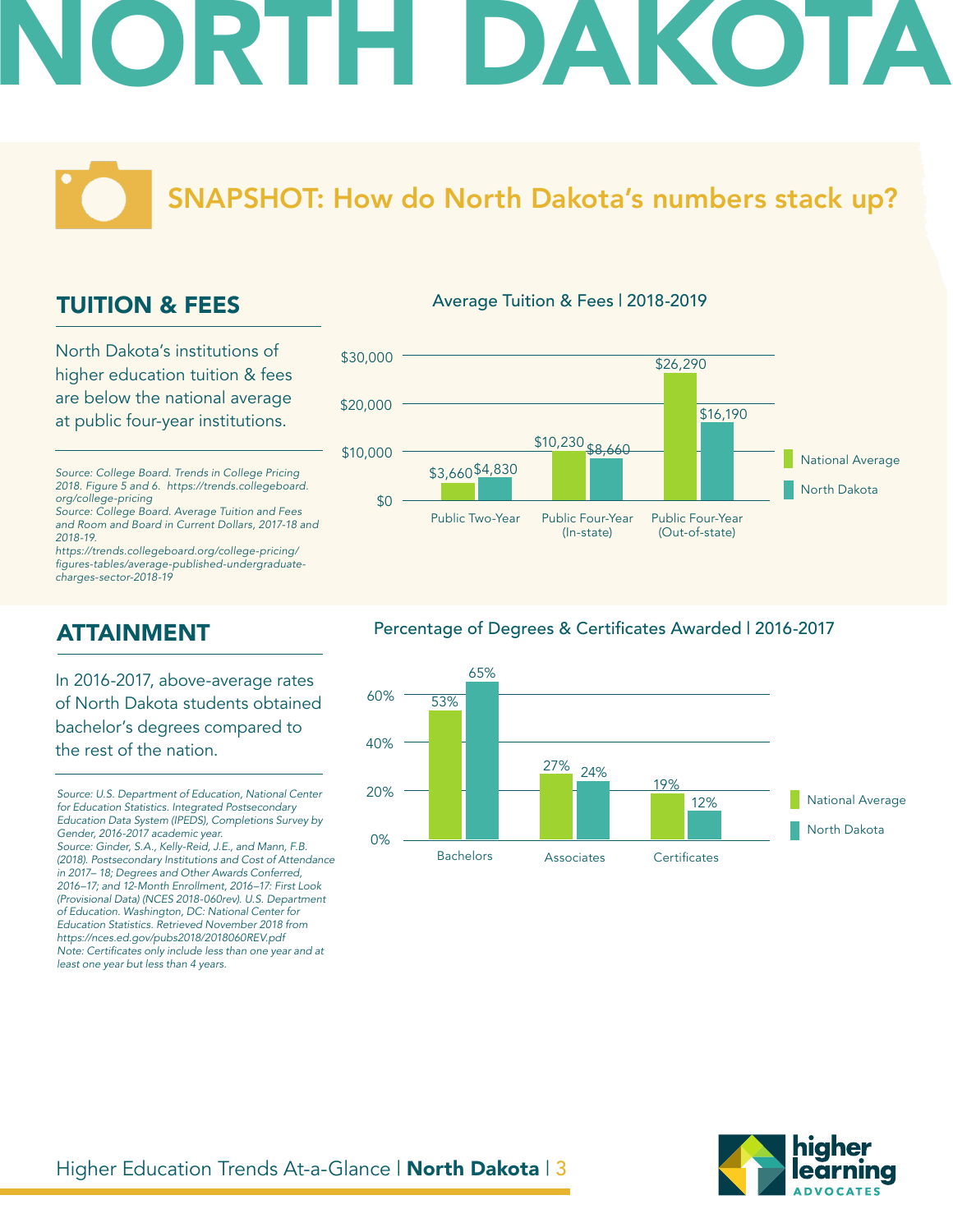SNAPSHOT: How do North Dakota's numbers stack up?

### ATTAINMENT *continued*

North Dakota Education Levels for Residents Ages 25-64

As of February 2019,

 $50.6\%$ 

of North Dakota residents ages 25-64 have obtained a certificate or postsecondary degree.

NATIONALLY,

47.6%

of Americans ages 25-64 have obtained a certificate or postsecondary degree.3



### Percentage of North Dakota Residents Ages 25-64 with at least an Associate's Degree by Race



*Source: Lumina Foundation. A Stronger Nation. February 22, 2019. http://strongernation.luminafoundation.org/ report/2019/#state/ND*



<sup>3</sup>*http://strongernation.luminafoundation.org/ report/2019/#state/ND*

Higher Education Trends At-a-Glance | North Dakota | 4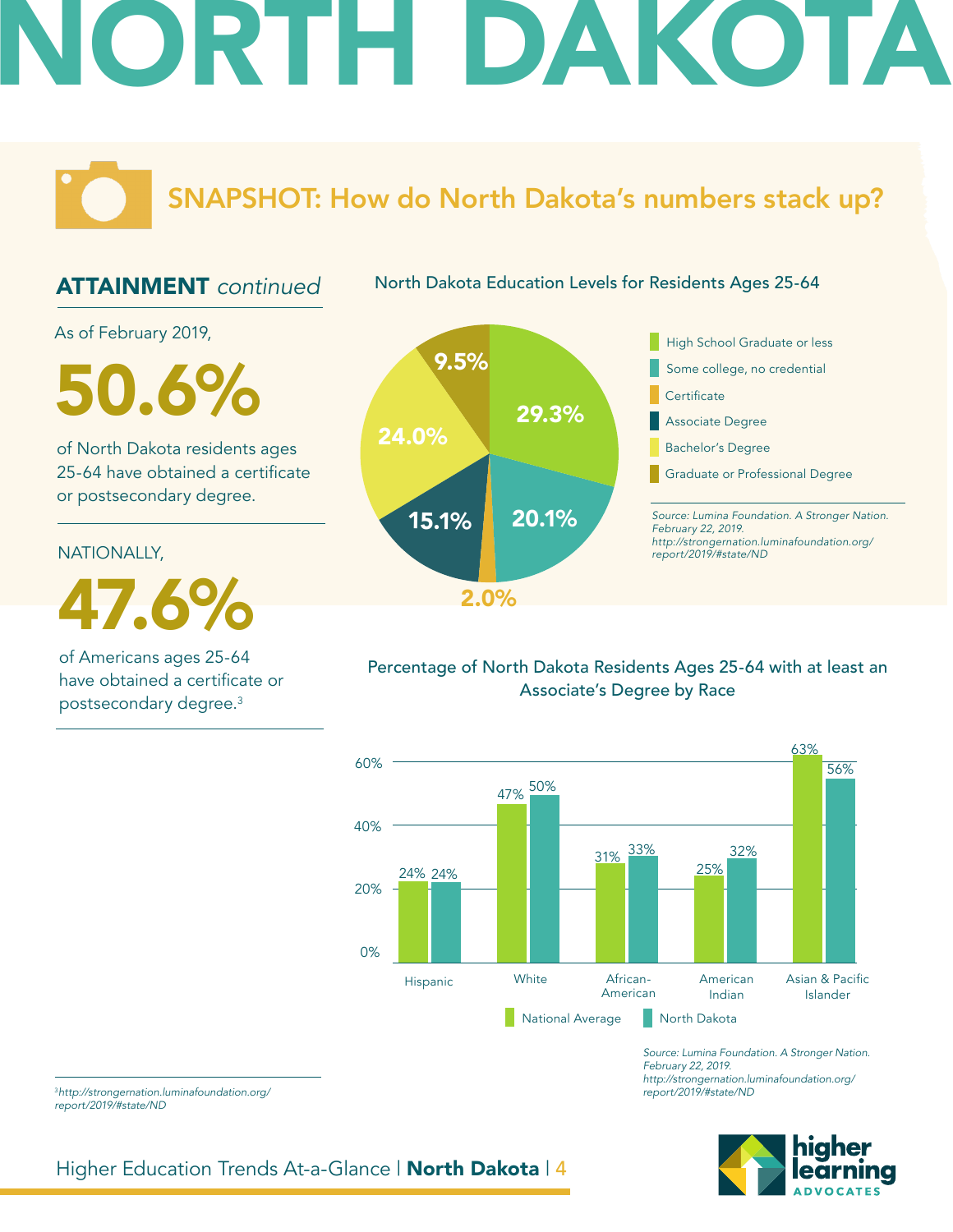### SNAPSHOT: How do North Dakota's numbers stack up?

### EARNINGS AND EMPLOYMENT

Americans who earn a postsecondary degree or credential have higher earnings potential.

*Source: Georgetown University Center for Education*  and Workforce. Certificates: Gateway to Gainful *Employment and College Degrees. https://cew.* georgetown.edu/cew-reports/certificates/

North Dakota workers with higher levels of postsecondary attainment have more earning power than their peers with less than a bachelor's degree. The median earnings of North Dakota residents is below the national average for residents with a bachelor's degree.

*Source: U.S. Census Bureau, Earnings in the Past 12 Months, 2012-2016 American Community Survey 5-Year Estimates.* https://factfinder.census.gov/faces/tableservices/ *jsf/pages/productview.xhtml?pid=ACS\_09\_5YR\_ S1501&prodType=table*

The majority of jobs nationwide in 2020 will require education beyond high school.

*Source: Anthony P. Carnevale, Nicole Smith, and Jeff Strohl. Georgetown Center for Education and Workforce. Recovery: Job Growth and Education Requirements through 2020. June 26, 2013. https://cew.georgetown.edu/cew-reports/ recovery-job-growth-and-education-requirementsthrough-2020/*

### National Average Earnings of U.S. Workers By Educational Attainment



#### Median Earnings by Educational Attainment for North Dakota Residents Aged 25 and Over



### Percentage of Jobs that will Require Postsecondary Education by 2020



North Dakota National Average

### Higher Education Trends At-a-Glance | North Dakota | 5